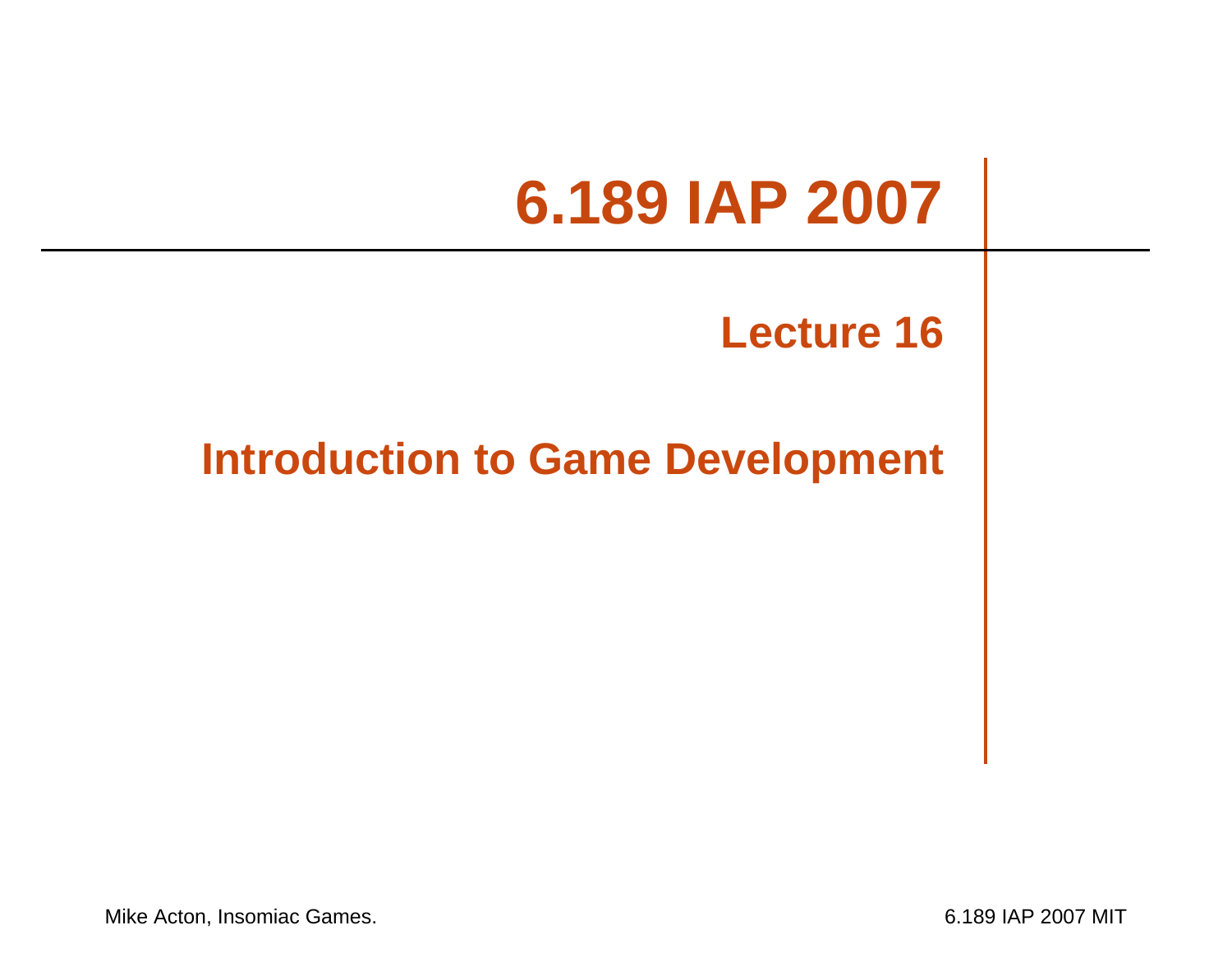### **Introduction to Game Development (on the Playstation 3 / Cell )**

#### • Mike Acton

- Engine Director, Insomniac Games
- < macton @ insomniacgames.com >
- Director, CellPerformance.com
- < macton @ cellperformance.com >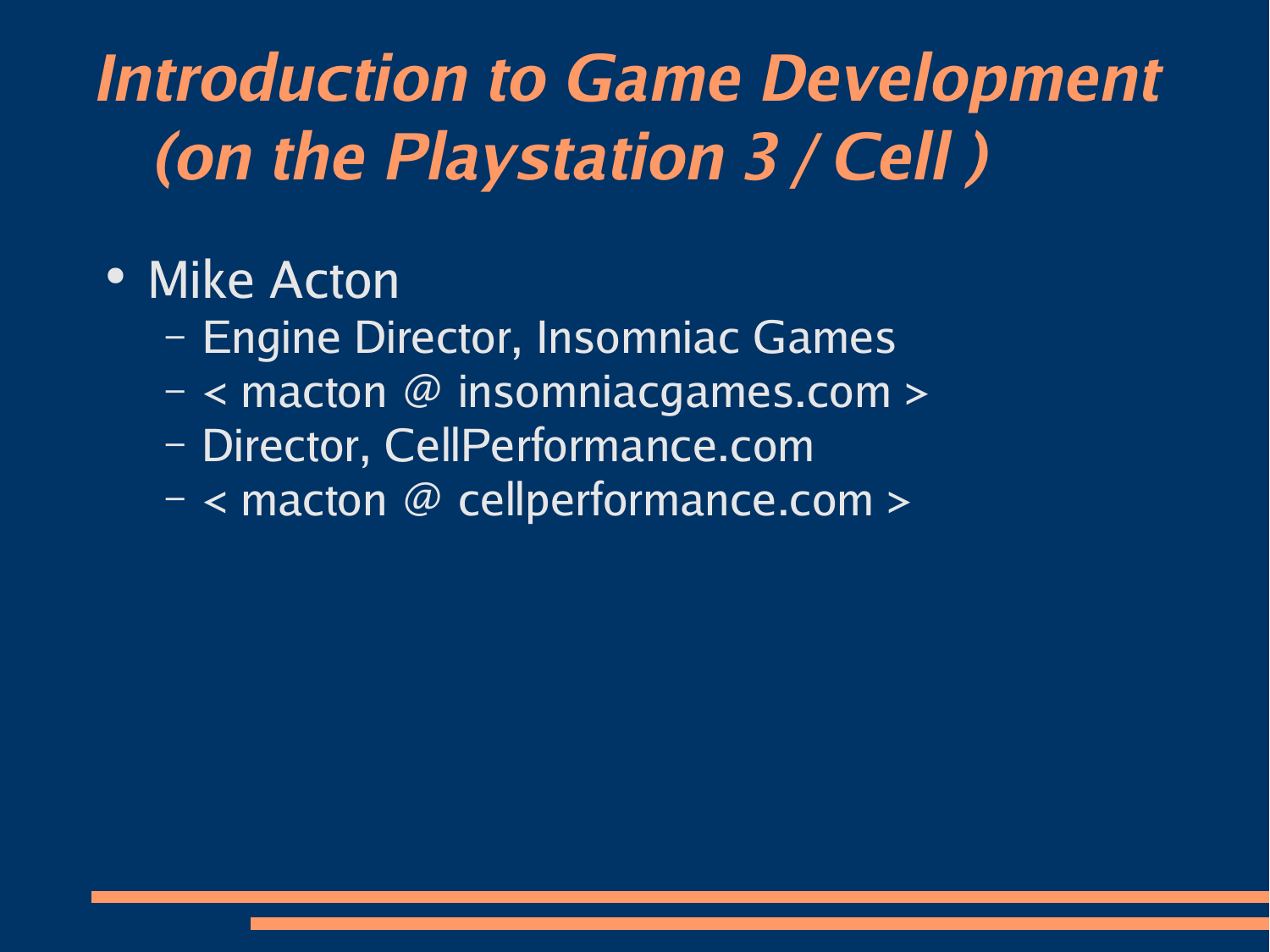## **Different Types of Game Development**

- Casual
- Console
- PC
- Handheld
- Cellphone
- Single Player
- Multi Player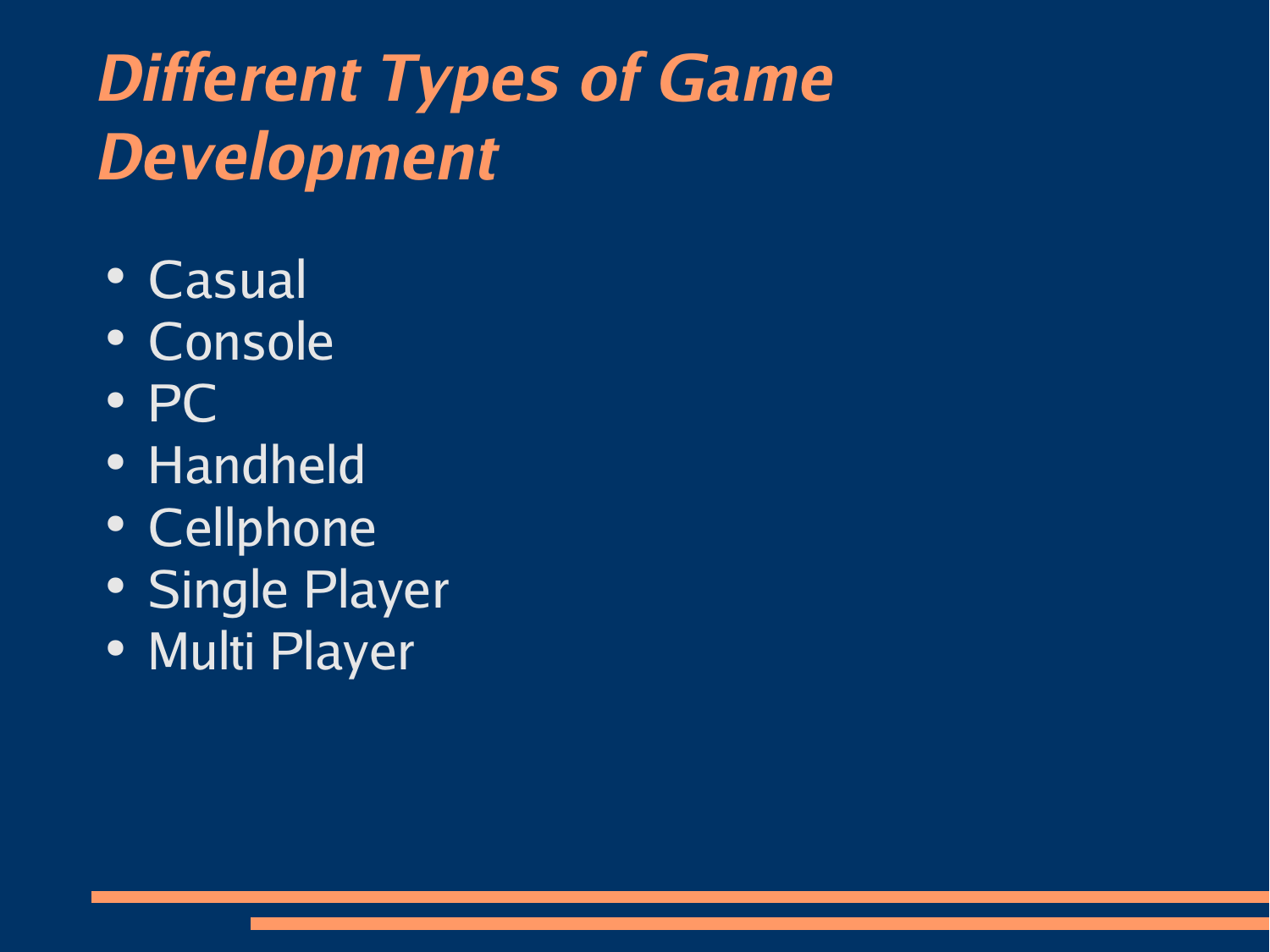#### **Console Development Priorities**

- The code itself is not that important.
- The design of the data affects performance more than the design of the code.
- Ease of programming is either a minor or nonpriority.
- Portability is not a concern.
- Performance is still king.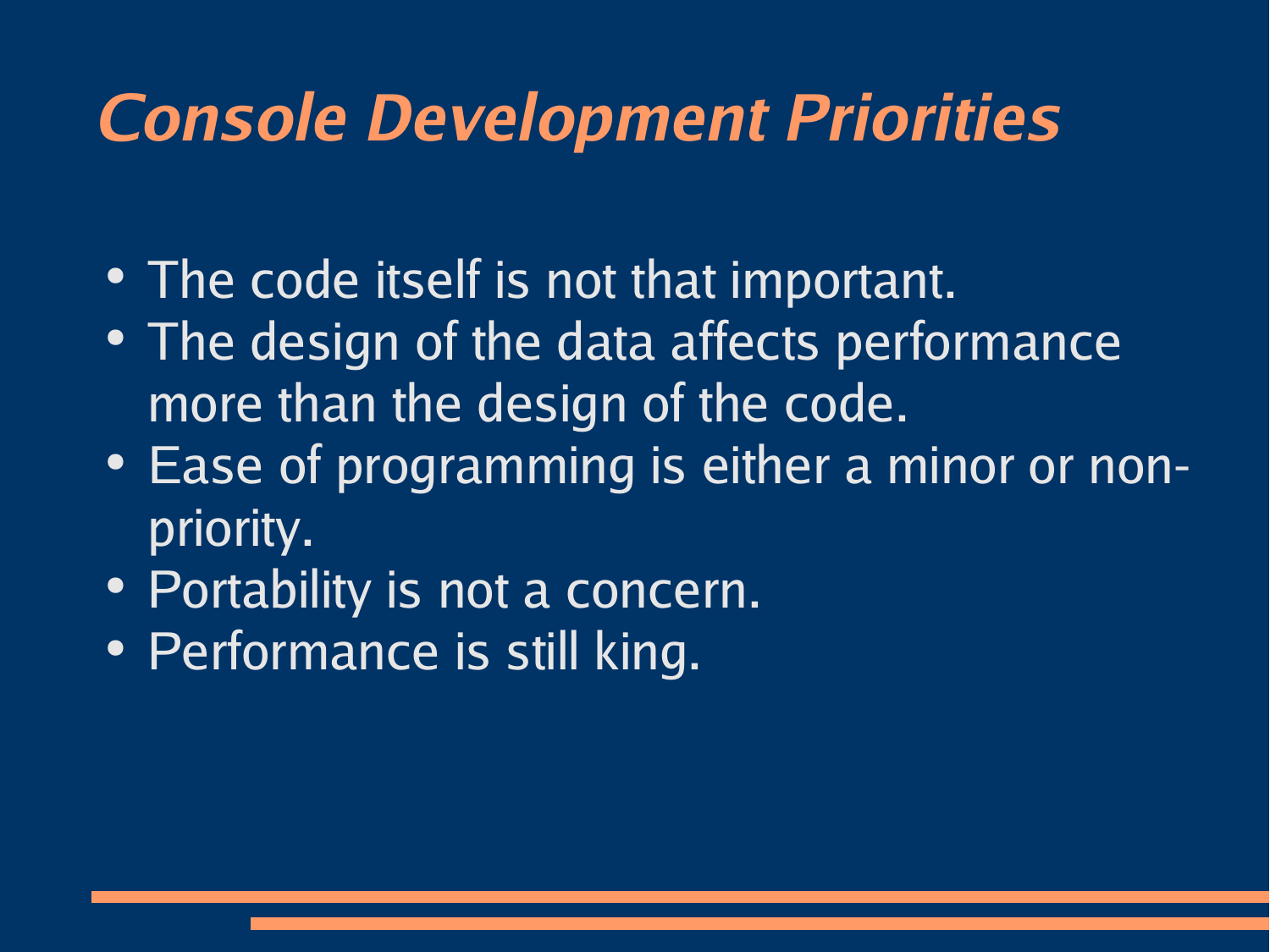#### **Development Team**

- Artists
	- Animation, Shader, Texture, Modeling
	- Environment, Lighting, ...
- Designers
	- Systems, Level, ...
- Writers
- Producers
- Programmers
	- Gameplay, Engine, AI, Special Effects,
	- Sound/Music, ...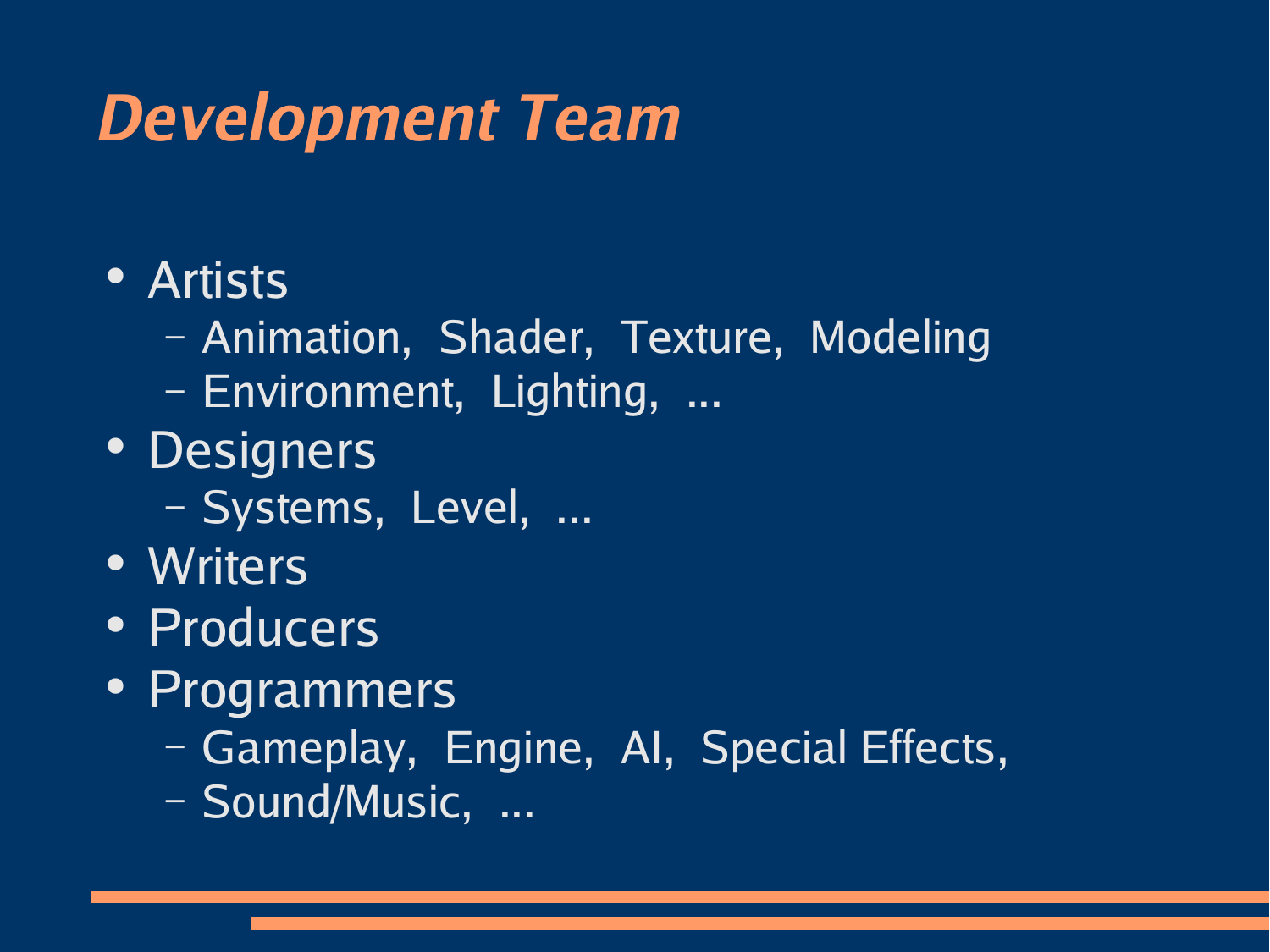# **What Impacts Game's Technical Design?**

- Type of game
- Framerate
- Schedule
- Cost

...

●

- Hardware
- Compilers
- How does this affect code reusability?
- How does this affect cross-platform design?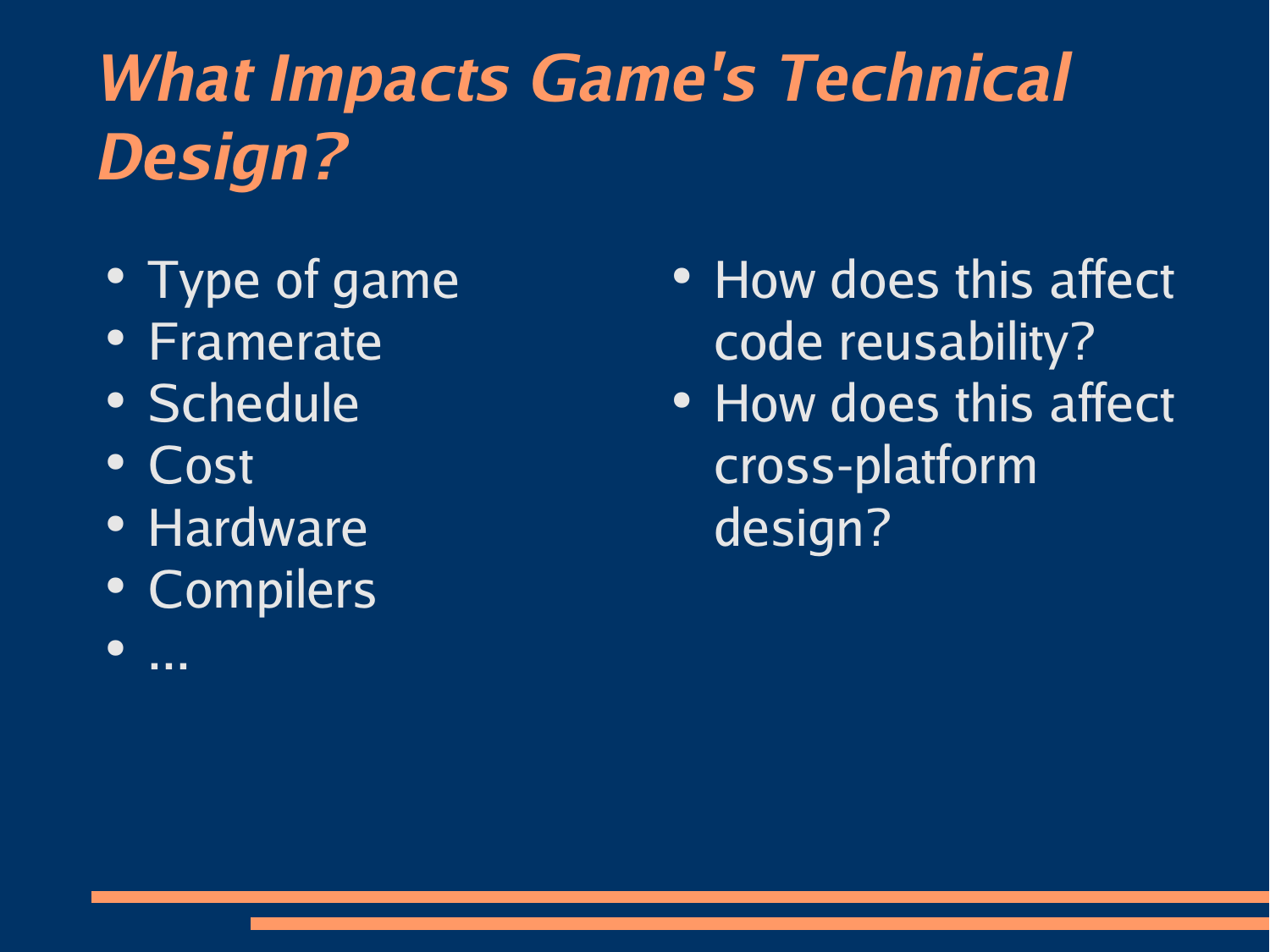## **What are the major game modules?**

- Memory management
- Math
- Collision
- Physics
- Static graphics
- Animation
- Procedural graphics
- Lighting
- Loading, streaming
- Scene graph
- $\bullet$  Al

●

...

- Compression
- Sound, Music
- Special Effects
- State machines
- Scripting
- Motion control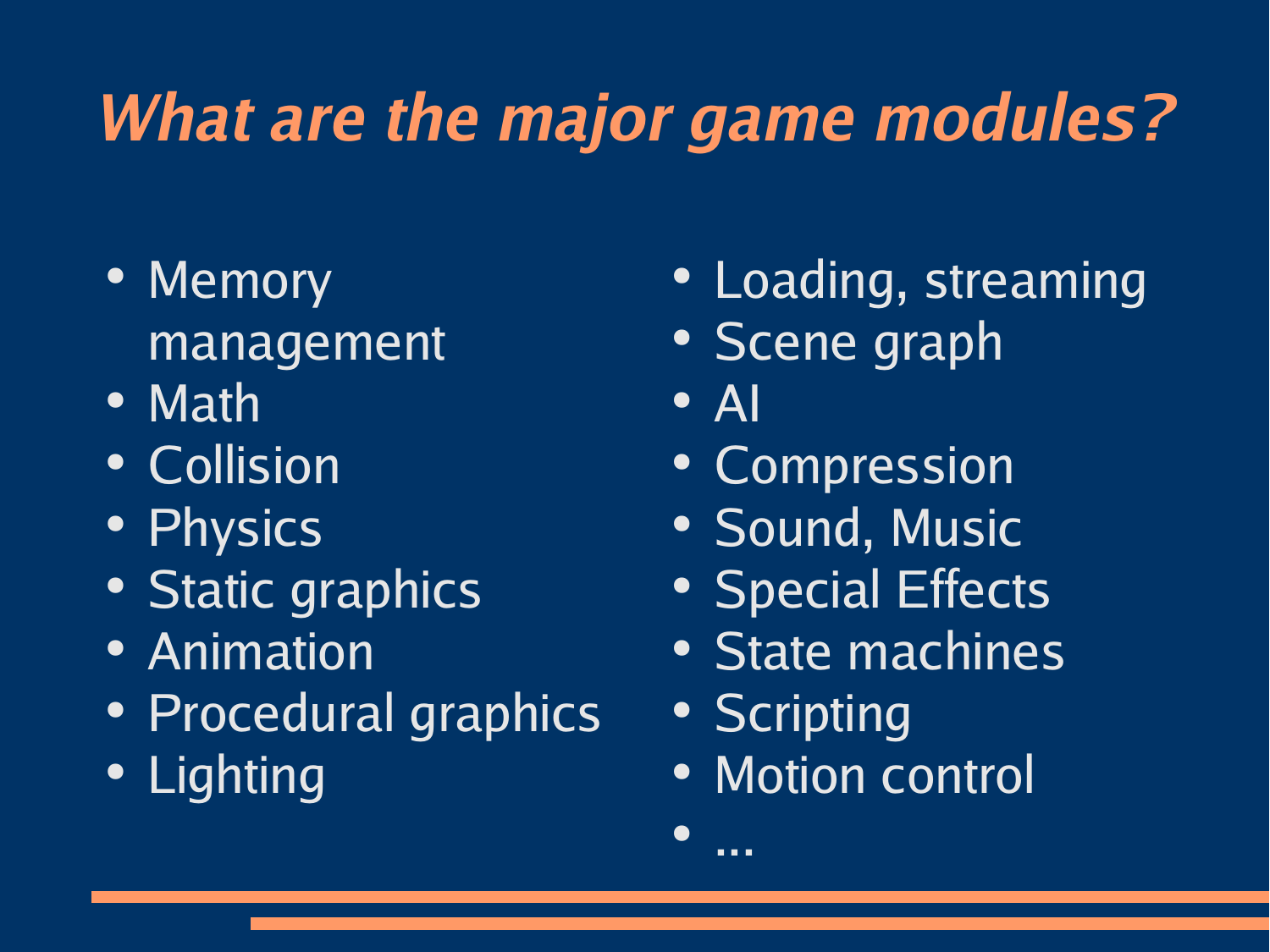#### **Overview**

- How does programming on the Playstation 3 affect the (macro) design of the major systems?
- Overview of design process for a specific system (Animation).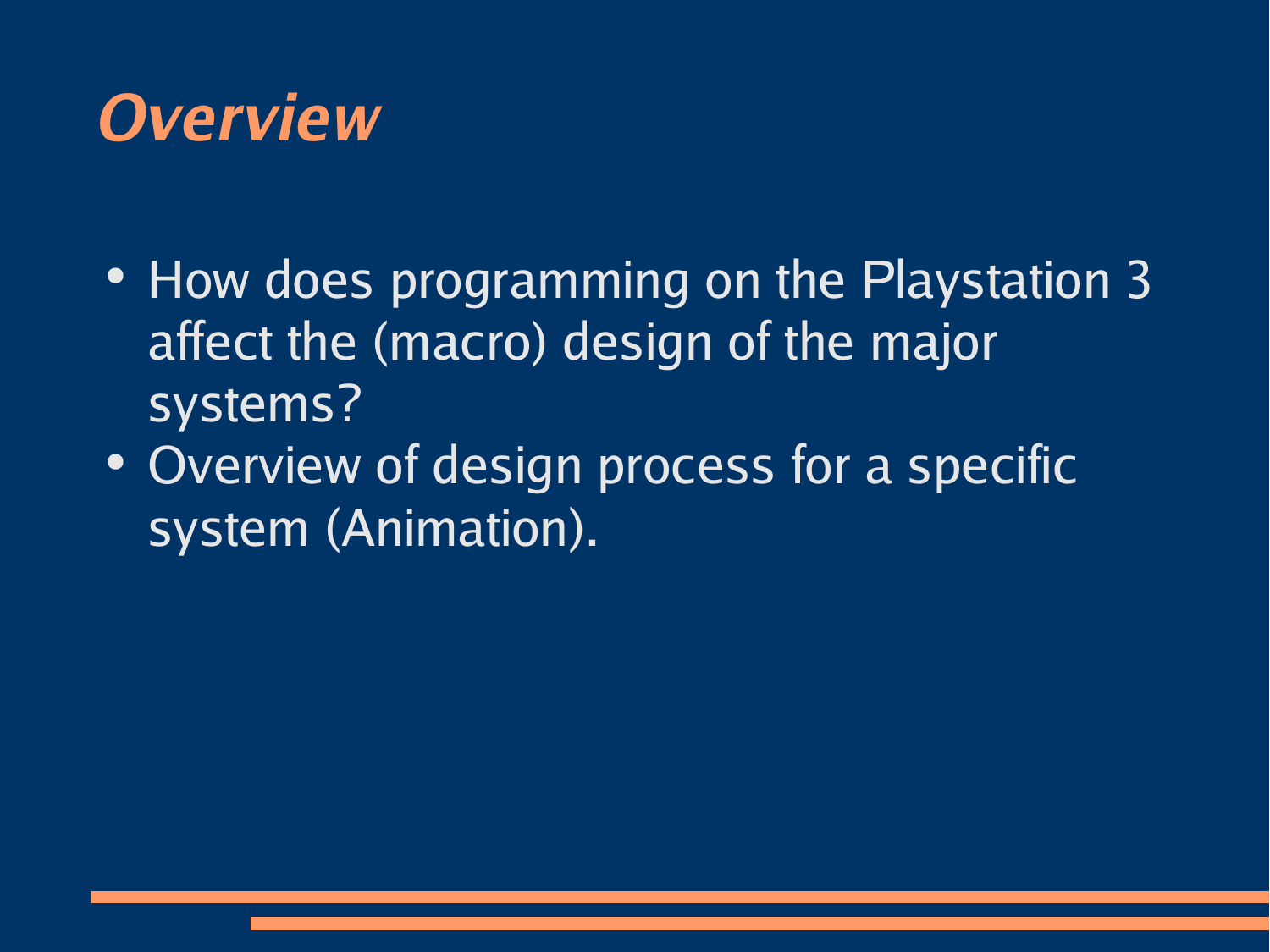#### **Structure Design (1)**

- Conventional structures are (surprisingly?) needed very little in engine-level SPU code.
	- Data is compressed
	- Data is sorted by type (i.e. Fewer flags)
	- Data is organized into blocks or streams
	- Data is accessed only in quadwords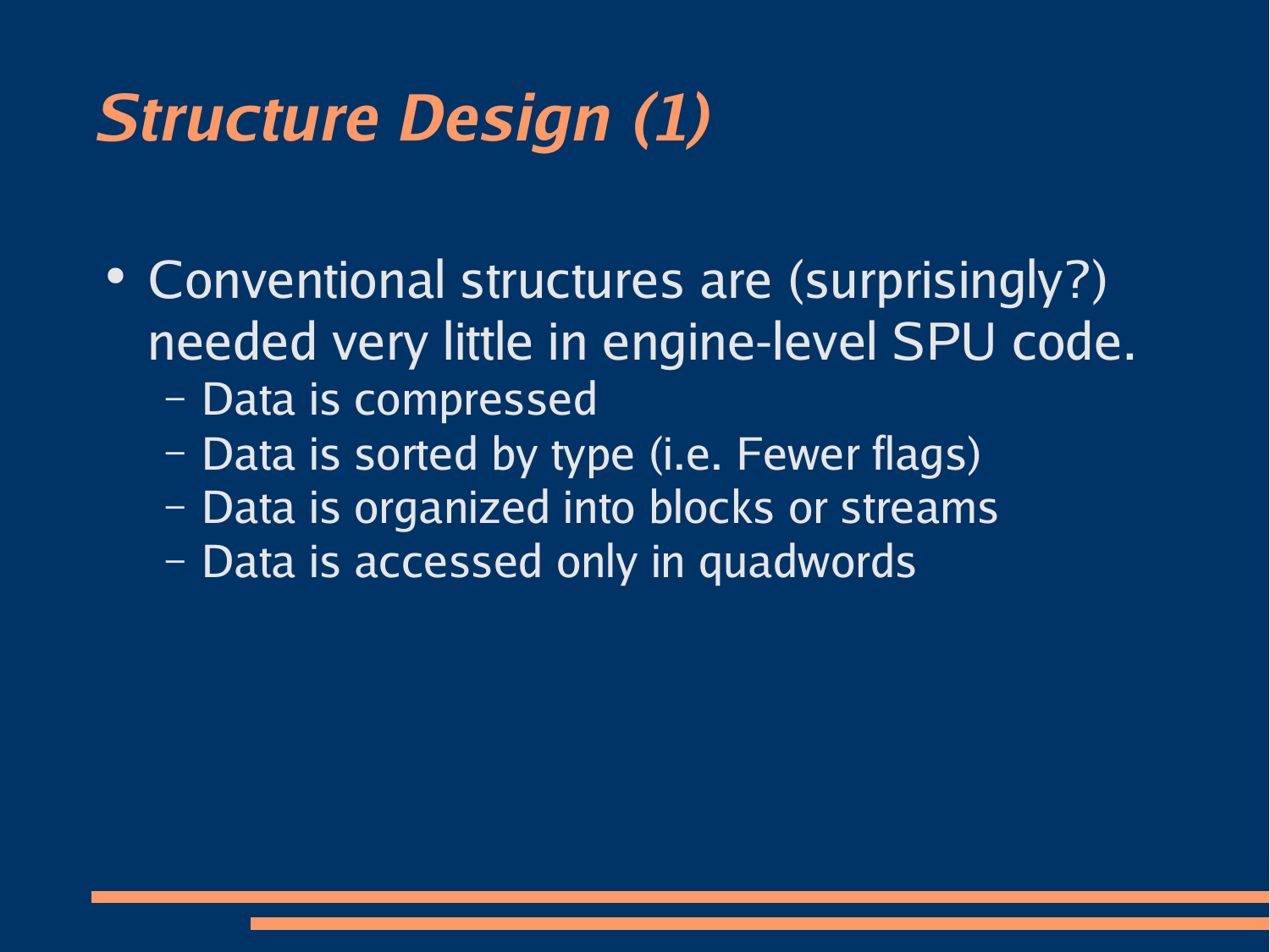### **Structure Design (2)**

• Organize data carefully:

- Prefer fixed (known) size blocks
- Fundamental unit: 128 bytes (Cache line)
- Fundamental unit: 16 bytes (Quadword)
- Prefer uniform data
- Minimum working sizes:
	- $-4 \times 2 \times 64$  bits
	- $-4 \times 4 \times 32$  bits
	- $-4 \times 8 \times 16$  bits
	- 4 x 16 x 8 bits
	- 4 x 128 bits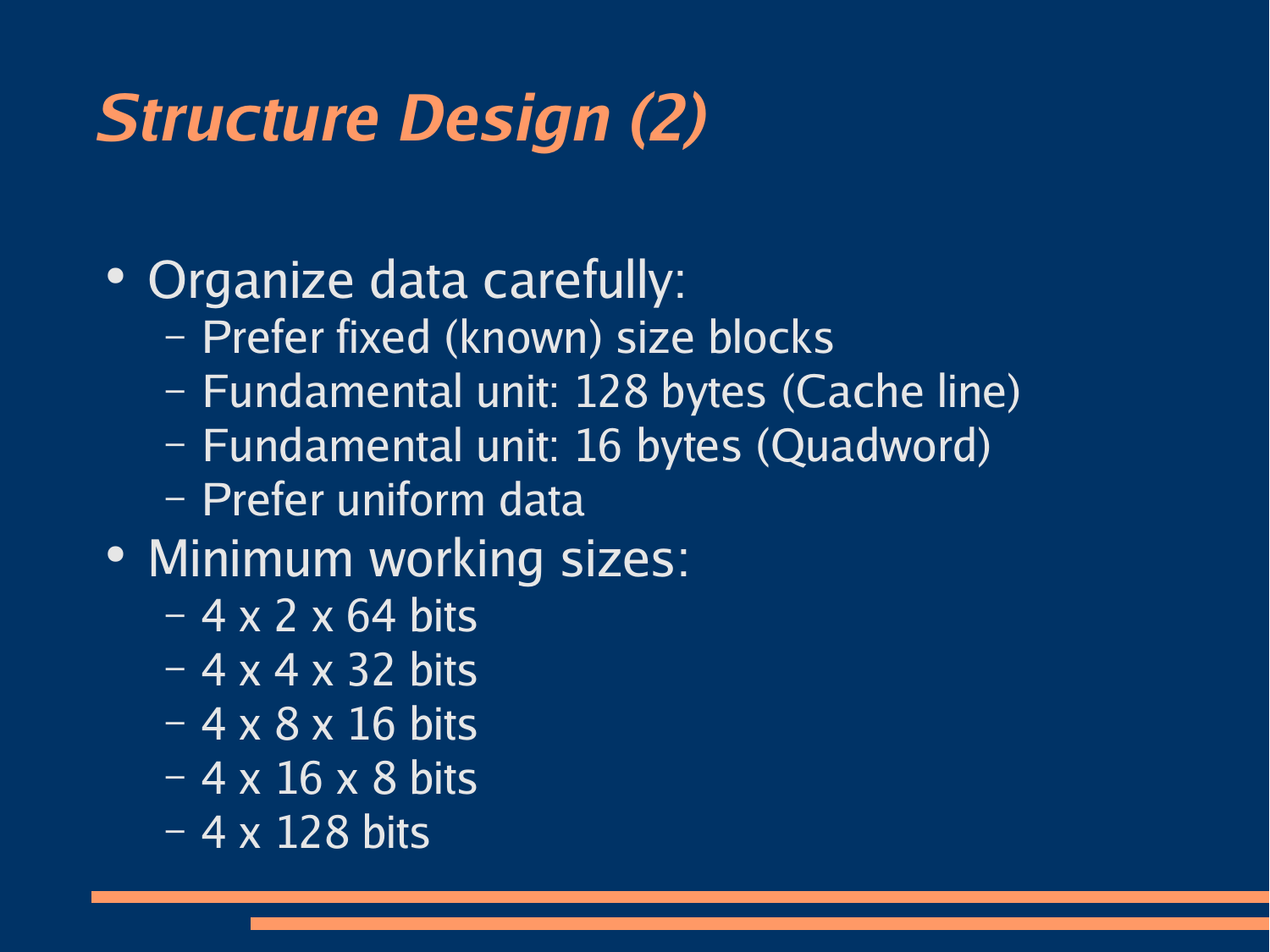#### **Basic Math**

- e.g. Vector Class
	- Usually the first thing a programmer will make, but consider:
		- SIMD, Altivec vs. SPU instruction set
		- Floats vs. Double vs. Fixed-point
		- SPU floating-point format
		- Component access
	- ... There's no value here.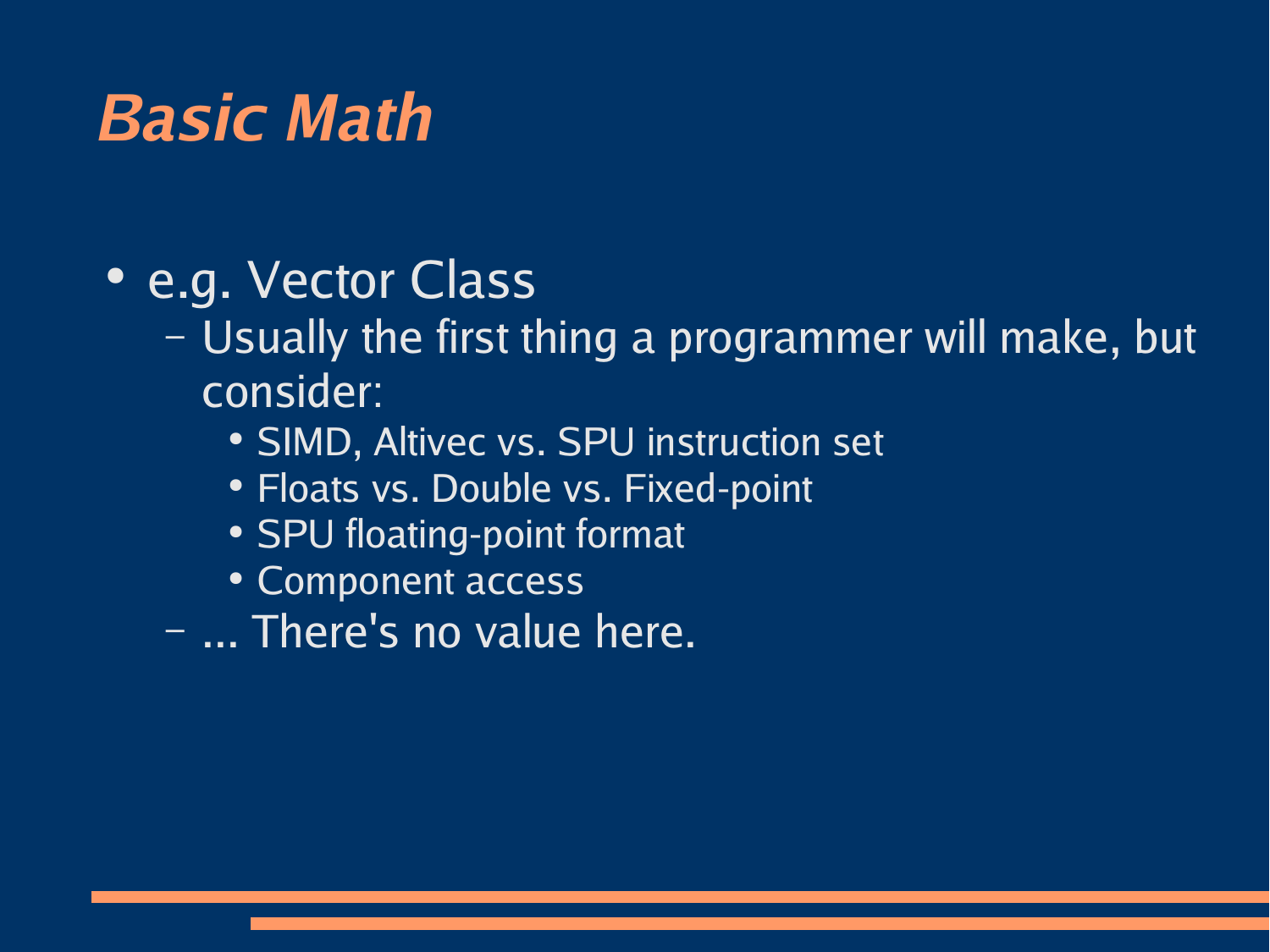#### **Memory Manager**

- Static allocation is preferred to dynamic
- Most data patterns are known in advance
- When designing allocator, consider:
	- Page sizes
	- LRU is most common, but pretty bad.
	- Hierarchy of allocations
	- Fragmentation is a non-issue for well planned architectures
	- Remember cache line alignment.
	- SPU transfer blocks, 16K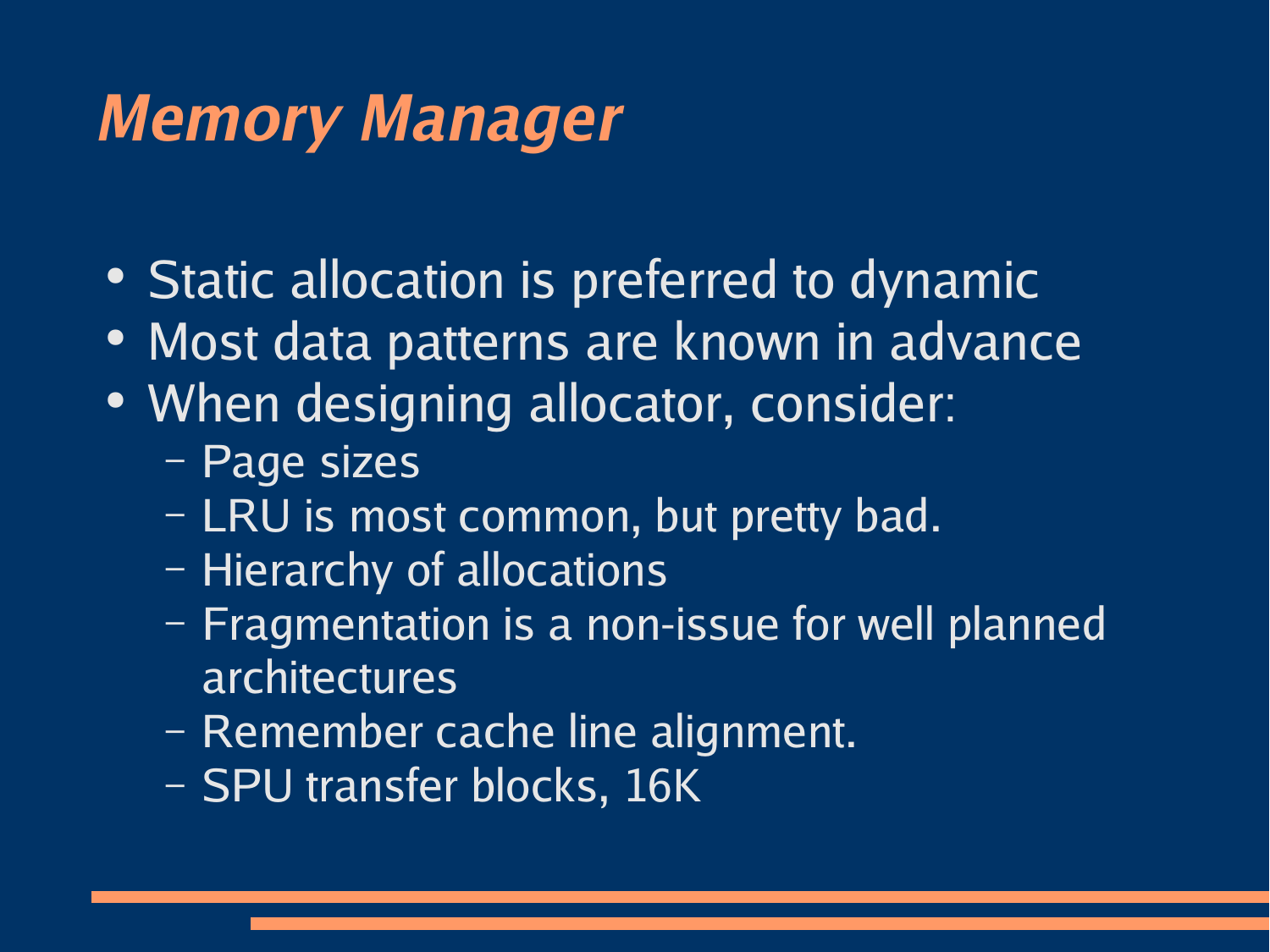### **Collision Detection**

• Affects high-level design – Deferred results – Grouped results • SPU decomposition for: – Static geometry in scene

– Dynamic geometry in scene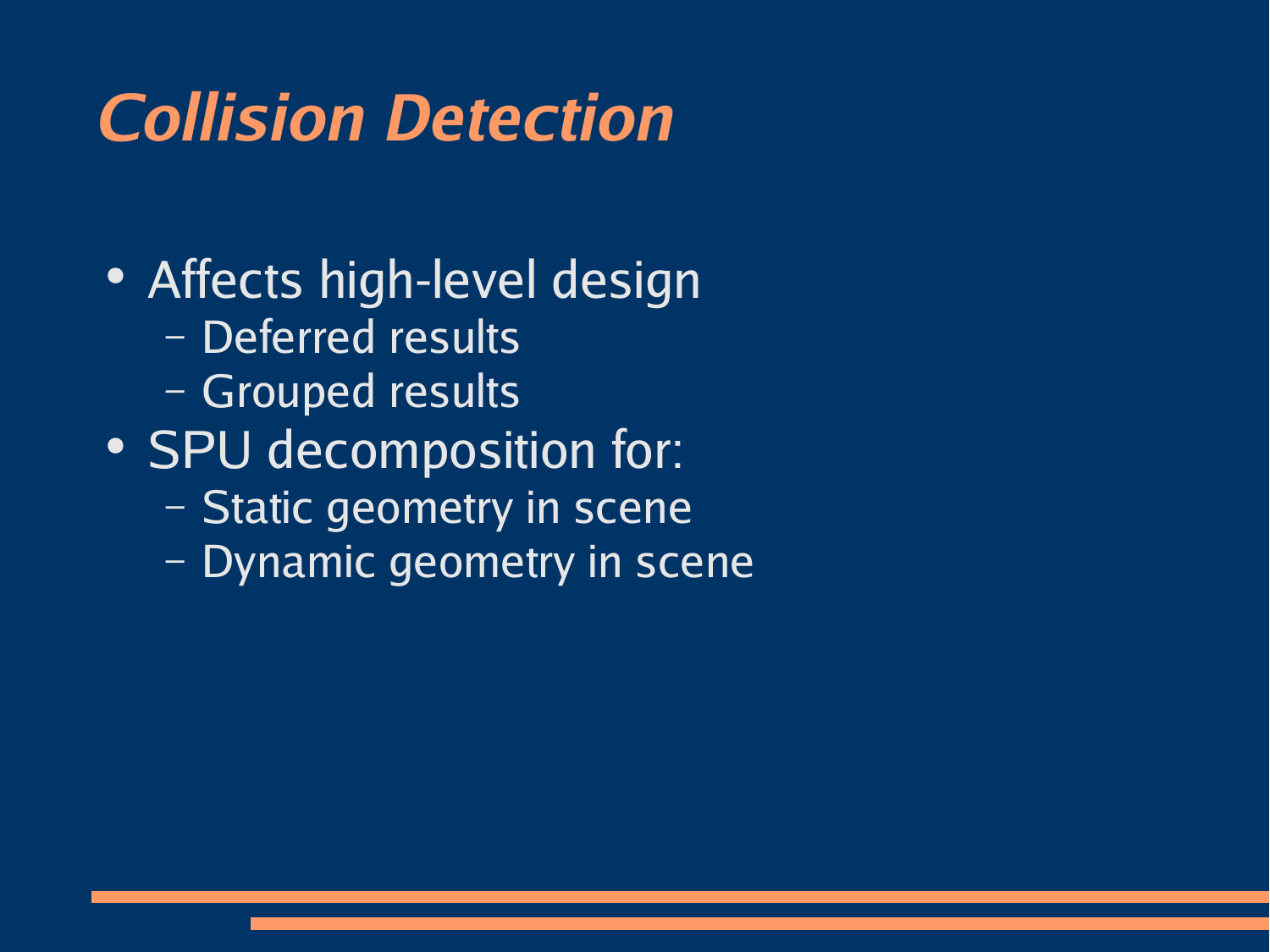### **Procedural Graphics**

- Patch size
- Filter types
- Sync of source reads
- Sync with GPU
- SPU vs. RSX
- Particles
- Cloth
- Fonts

●

...

- Textures
- Parametric geometry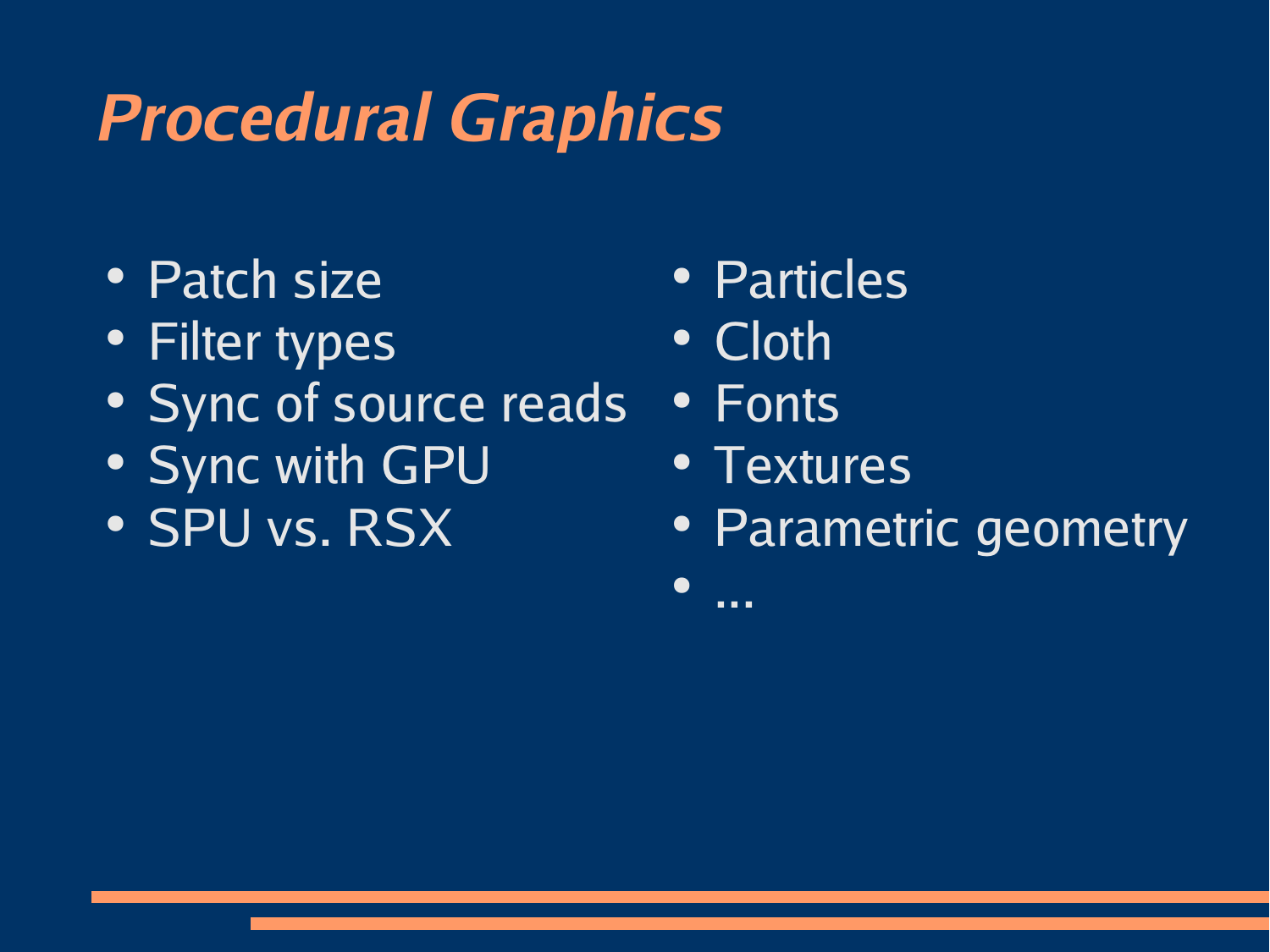#### **Geometry databases**

- No scene graph
- Domain information linked by key
- Cache and TLB affect design choices – e.g. Static geometry lookup (Octree, BSP, etc.)
- Geometry lookups on SPU
	- Spatially pre-sort
	- Multiple simultaneous lookups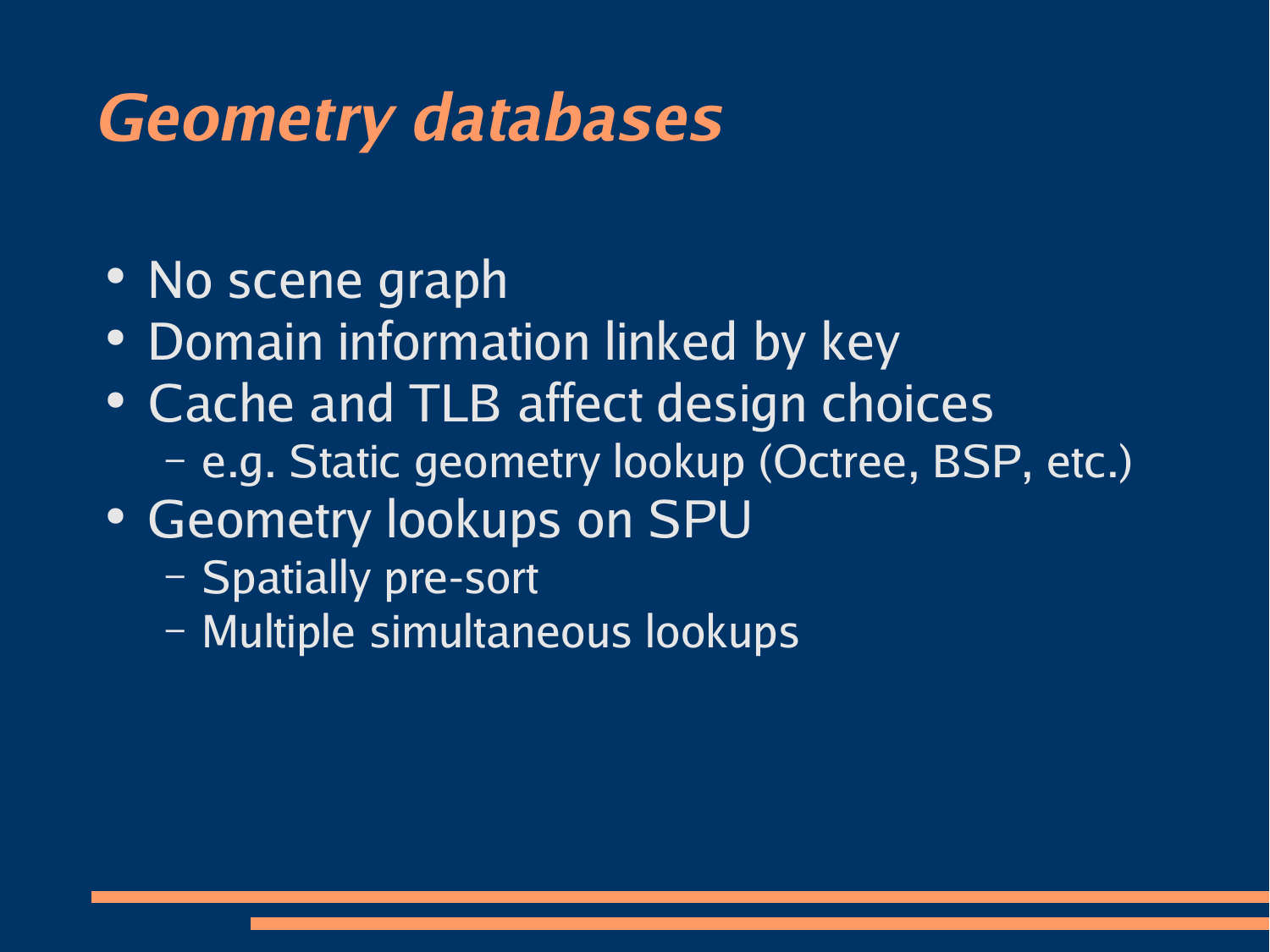### **Game Logic**

- State machines
	- Size affected by SPU
	- Deferred results
	- Logic lines can be deferred
- Scripting
	- Interpreter size
	- Multiple streams to hide memory accesses
- Motion control
	- High-level sync (Animation, AI, Physics)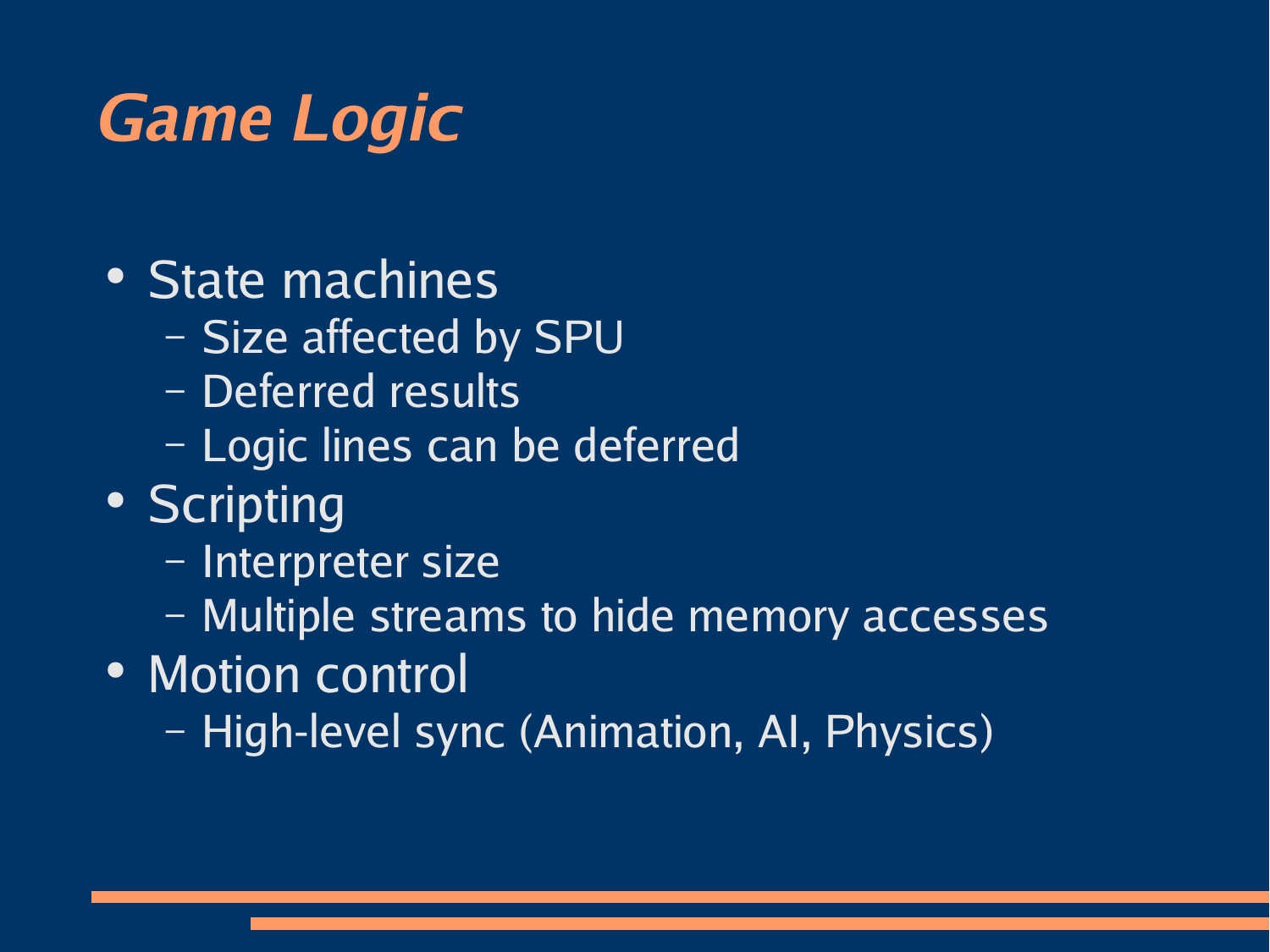## **Animation (1)**

• Starting with the basics:

- Simple playback, animation channels
	- Related data
	- e.g. Rotation + Translation + Scale = Joint
- Euler vs. quaternion
	- Euler: More compressible
	- Quaternion: Less messy
	- Gimbal lock is manageable in practice.
- Format, double vs. float vs. half vs. fixed-point
- Rotations: Degrees, radians or normalized?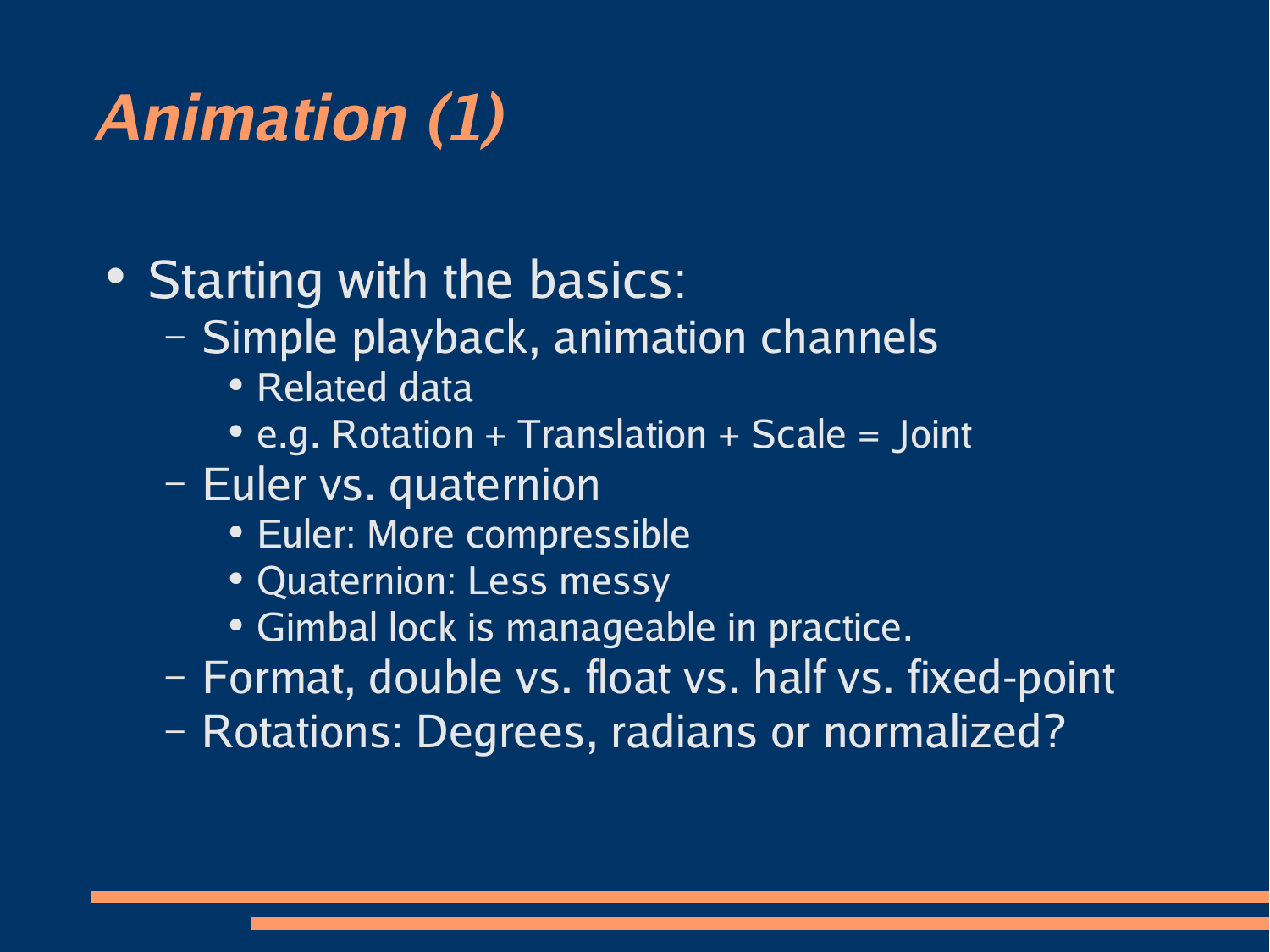# **Animation (2)**

#### • Animation frame storage

- Basic 9 channels (raw)
- Uniform channels
	- Plus uniform channel map
	- Plus uniform channel count
- X Number of joints
- Decide on max channels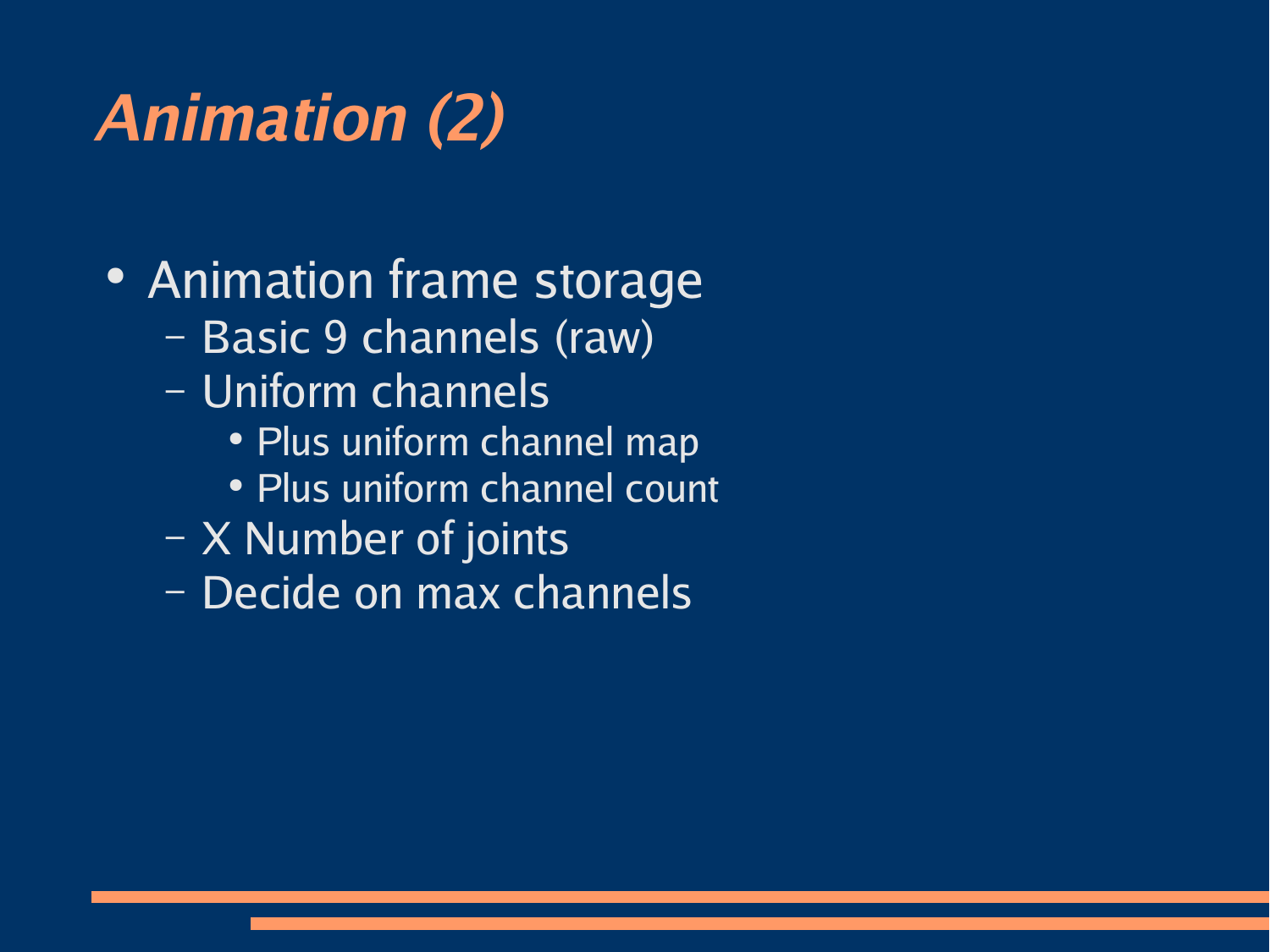## **Animation (3)**

• Channel curve fitting

- Closer to root, tighter fit.
- e.g. Simple spline
	- Store time values
	- Problem: Looping scalars
	- Problem: Unlimited length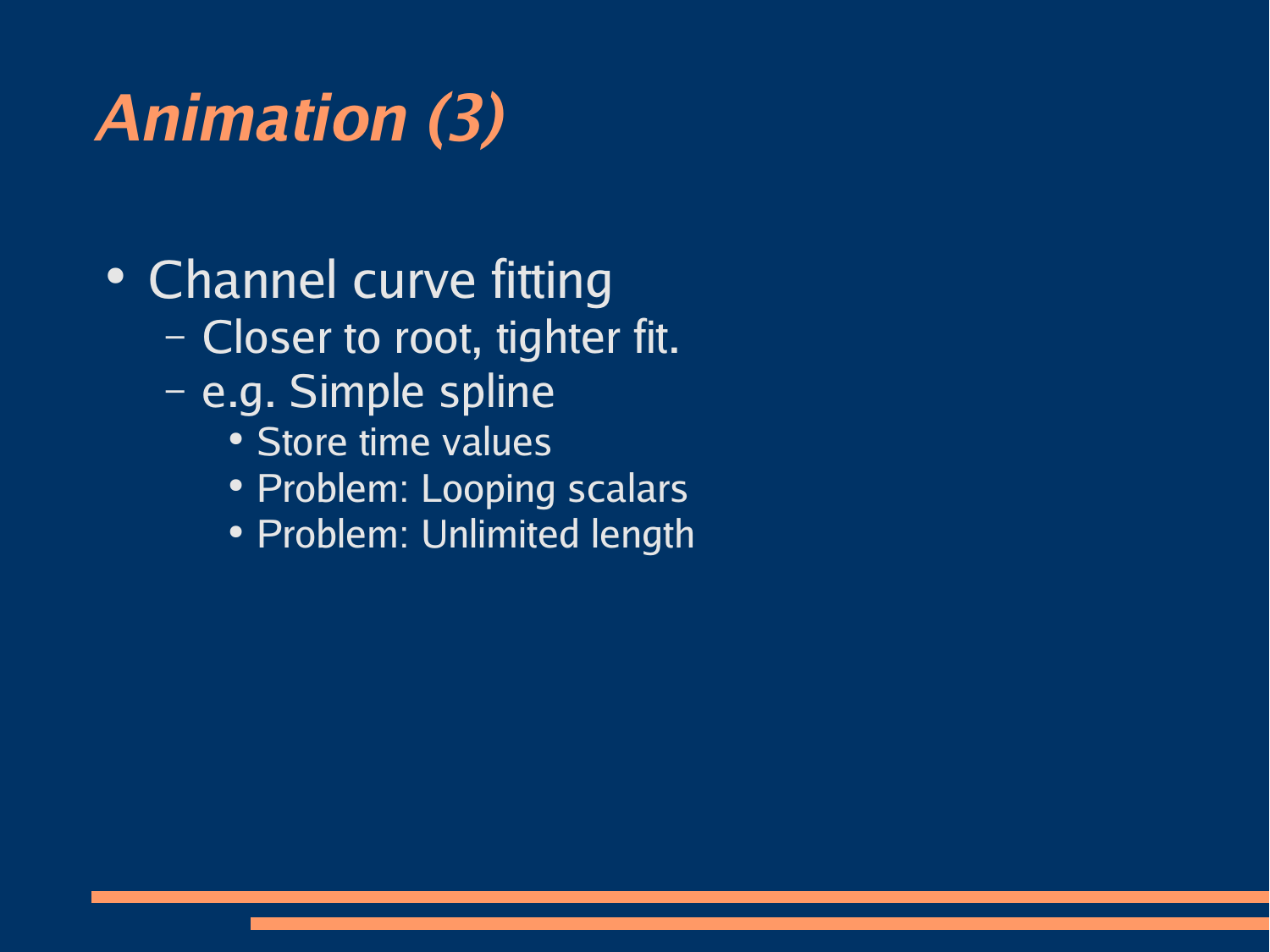## **Animation (4)**

#### • e.g. Spline segments

- Plus storage for time maps
- Plus segment lookup time
- Advantage: Can re-order blocks
- Advantage: Long lengths OK
- Disadvantage: Less compressable
- Advantage: Solves scalar loop problem
- Summarize: DMA and transform.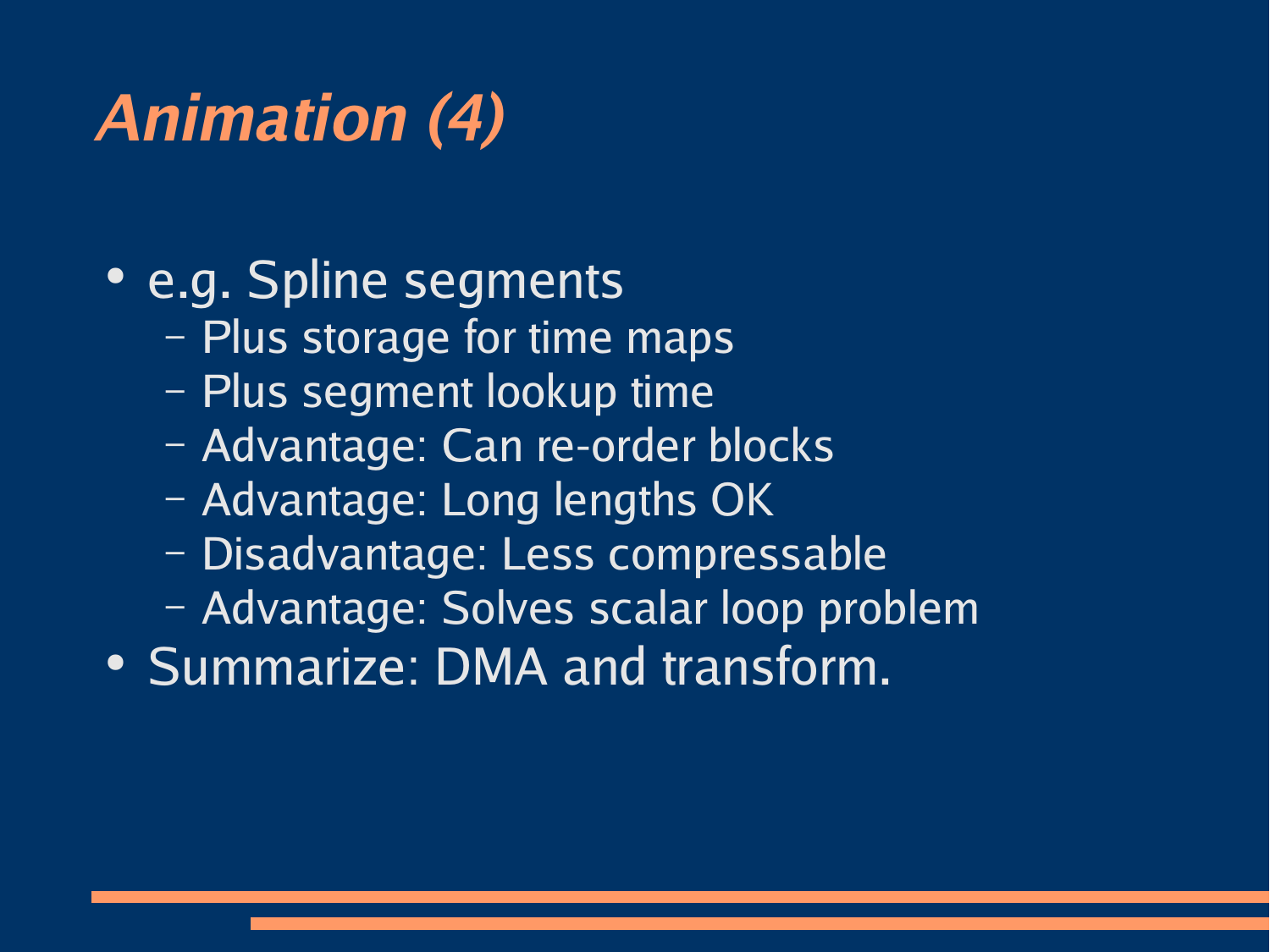## **Animation (5)**

#### • e.g. Adding dynamic channel support

- Add uniform data table
	- Maximum dynamic channels with linkage, or...
	- All uncompressed
- Add (simple) contraints
	- Max change
	- Max range
	- Max acceleration (impacts storage)
- Blend information
- Summarize: DMA and transform.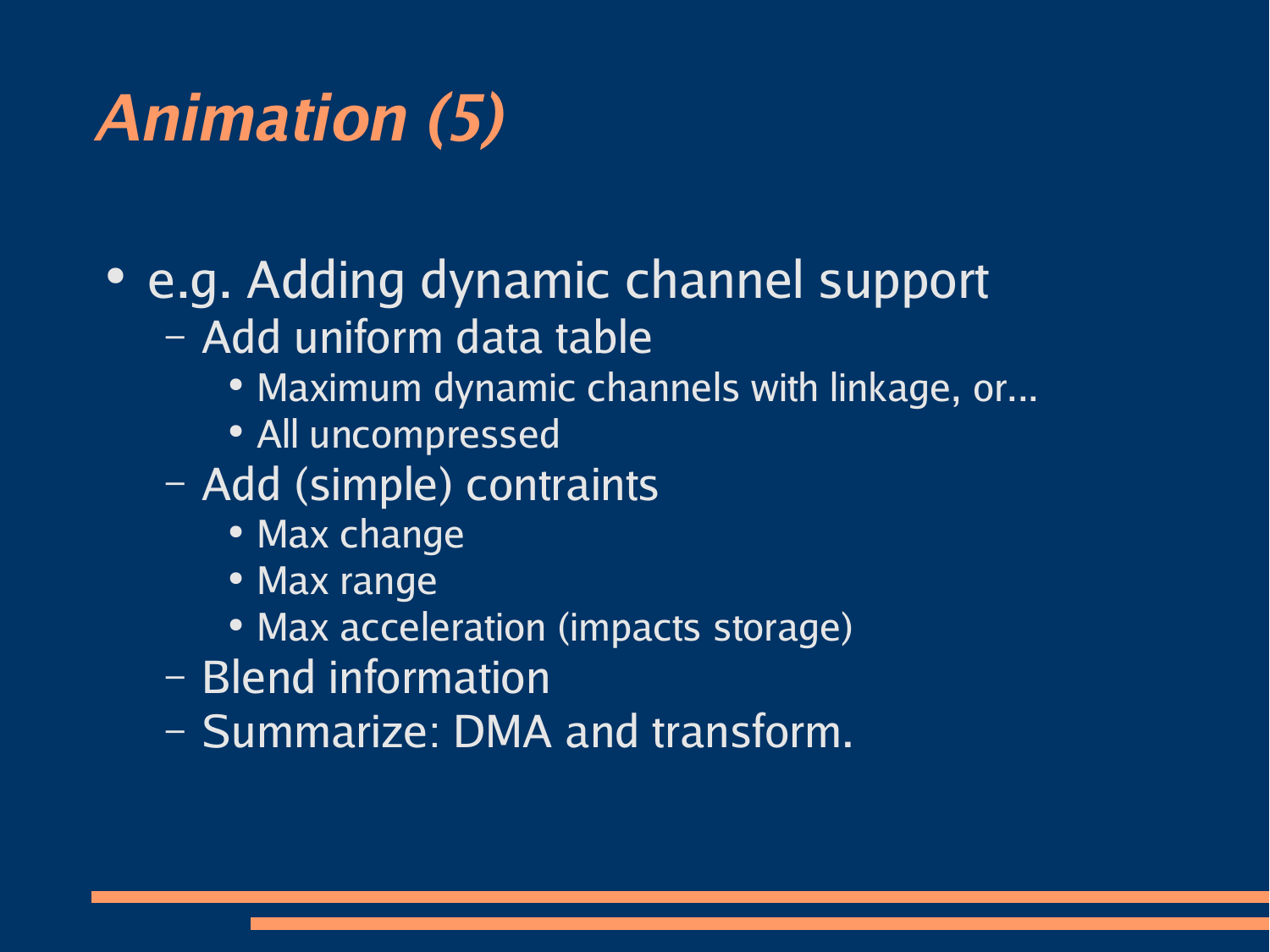# **Animation (6)**

- More on mixing:
	- Phase matching
	- Transitions
	- Translation matching
- Drawing animated geometry
	- Single or double buffer joints:
		- Single: Requires more organization
		- Double: More memory, more flexible.